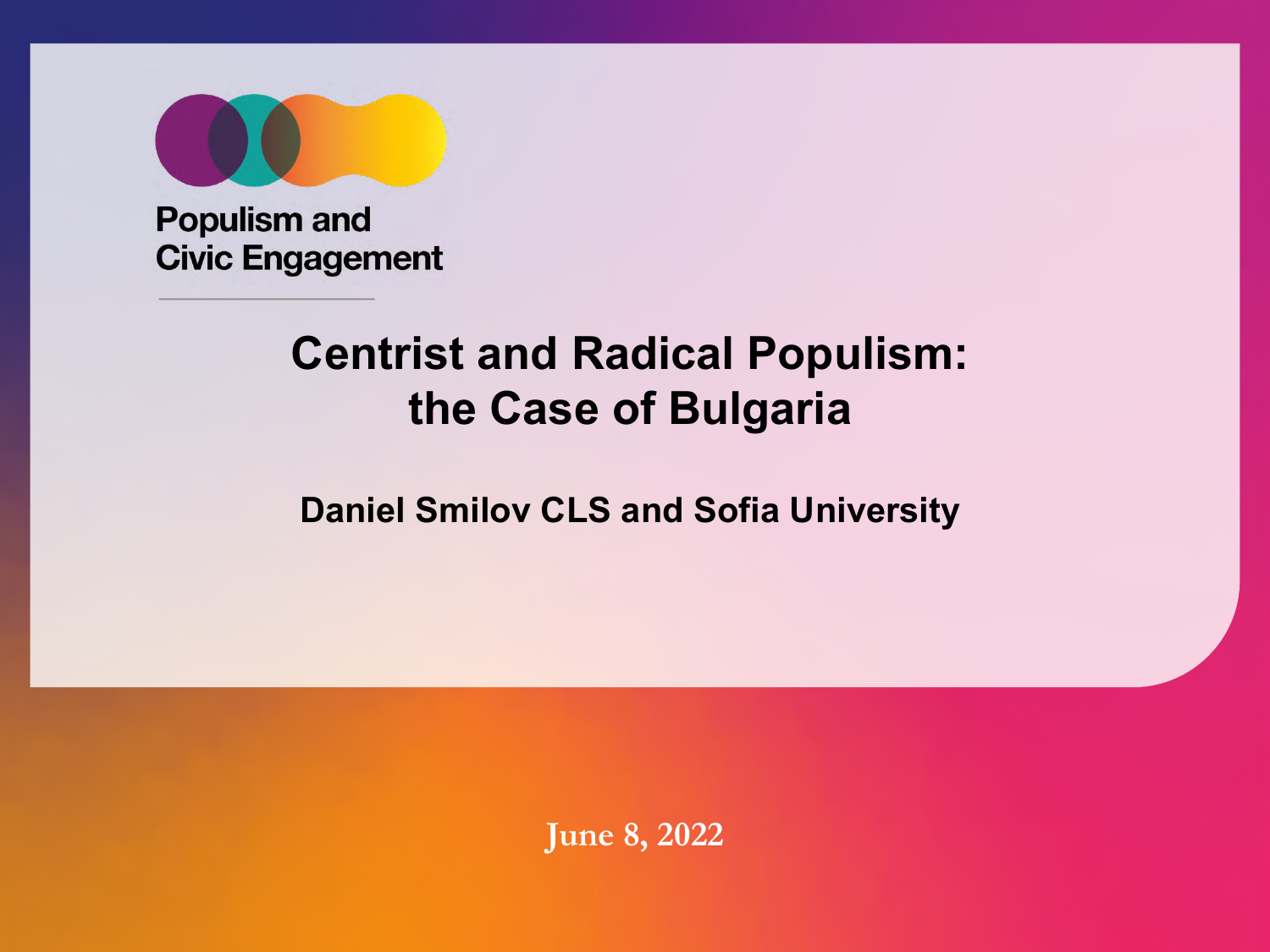# **Bulgaria 2021**

- Three parliamentary elections in a single year + presidential elections
- Three different parties came out winners in these three elections
- Two of these were new parties: There Is Such a People and We Continue the Changes
- A new radical-right populist party (Revival) clears the 4% parliamentary threshold
- Fragmented parliament: seven parties
- Four-party governing coalition
- Frequent changes of electoral rules and the introduction of machine voting
- Falling electoral turnout: from 50,6% in April to 40% in November 2021

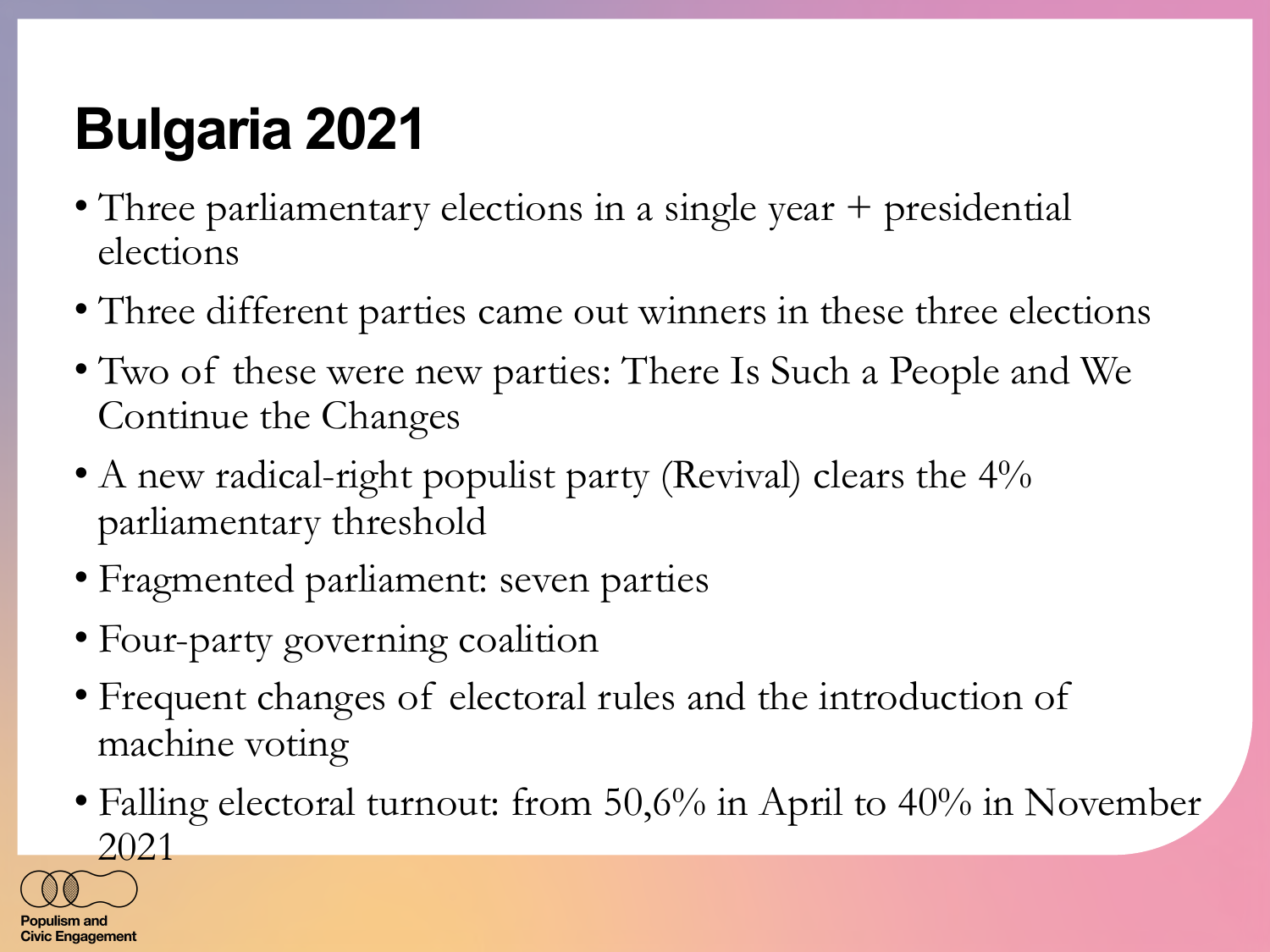# **Centrist populism**

- NDSV (2001), GERB (2009); ITN (2021); ANO; FIDESZ (early 2000s); SMER…
- Anti-establishment (Pytlas 2016, 2019)
- Skepticism of thicker ideologies of the left and the right;
- Criticism of the "transition" period in Eastern Europe
- Distrust in political parties. Direct democracy;
- Personalism charismatic populist leader
- Constitutional scepticism:;
- Executive aggrandisement;
- Nationalism
- Welfare policies should not burden the middle class: taxes should be flat and low, so that there is no massive redistribution in favour of the most deprived members of society (Smilov and Krastev 2008:10)

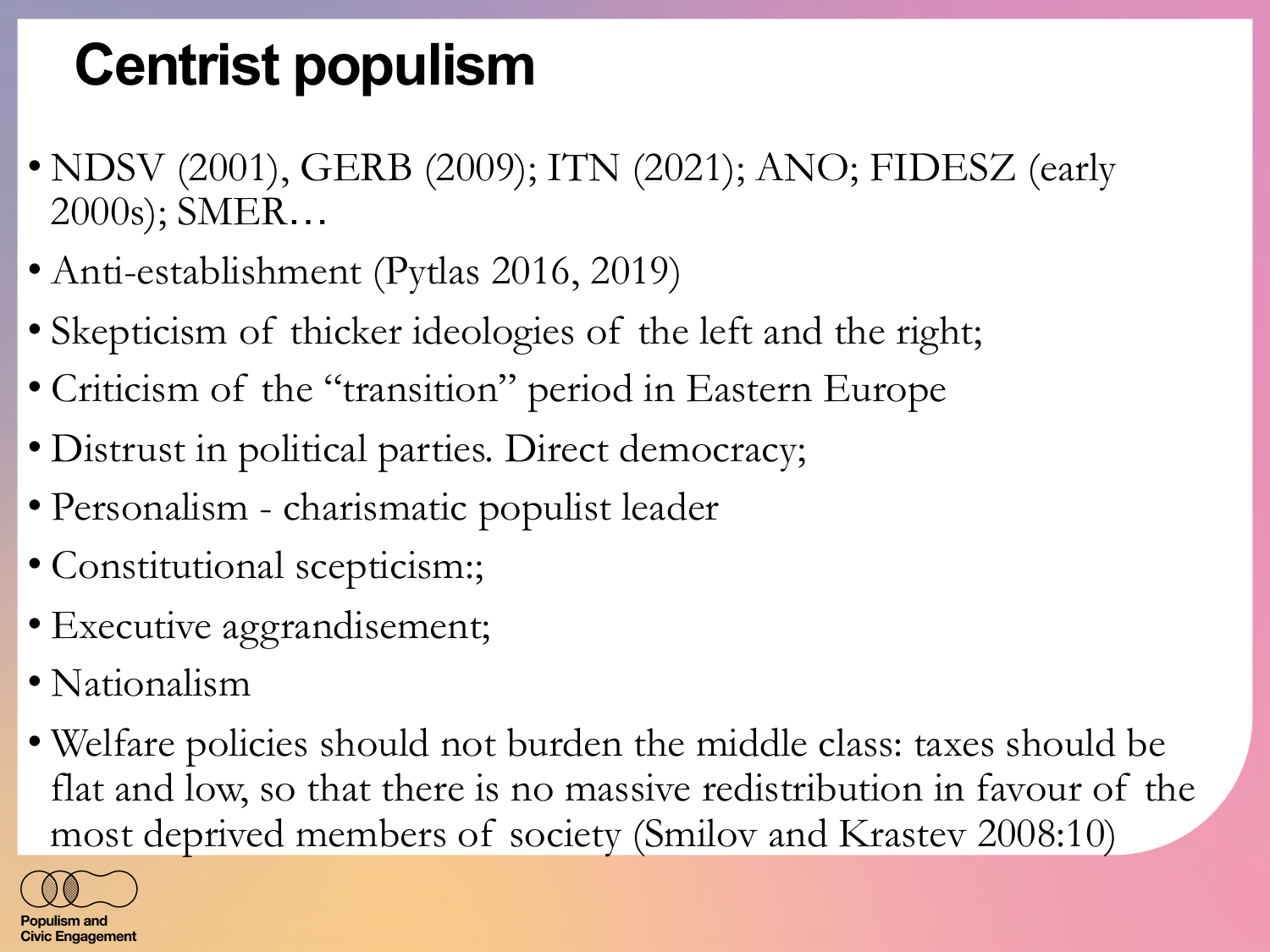# **Radical populism**

- Contemporary Fidesz, PiS and a variety of smaller radical right parties;
- Attack on individual and minority rights(sexual orientation, Roma);
- "Symbolic thickening" (Kotwas and Kubik 2019) towards nativism;
- Attacks on independent judiciaries and other constitutional bodies;
- Attempts to take over the media and reduce pluralism;
- Anti-EU, anti-NATO, pro-Russian (in a sense, pro-autocratic) policies;
- Attacks on NGOs";
- More aggressive redistributive measures excluding unpopular minorities like the Roma;
- Use of the police and prosecutors against political opponents;
- Attempts to entrench as dominant a particular religion or specific religious views in public life and the constitution;
- Change of the constitution in order to establish an illiberal form of democracy.

Populism and **Civic Engagement**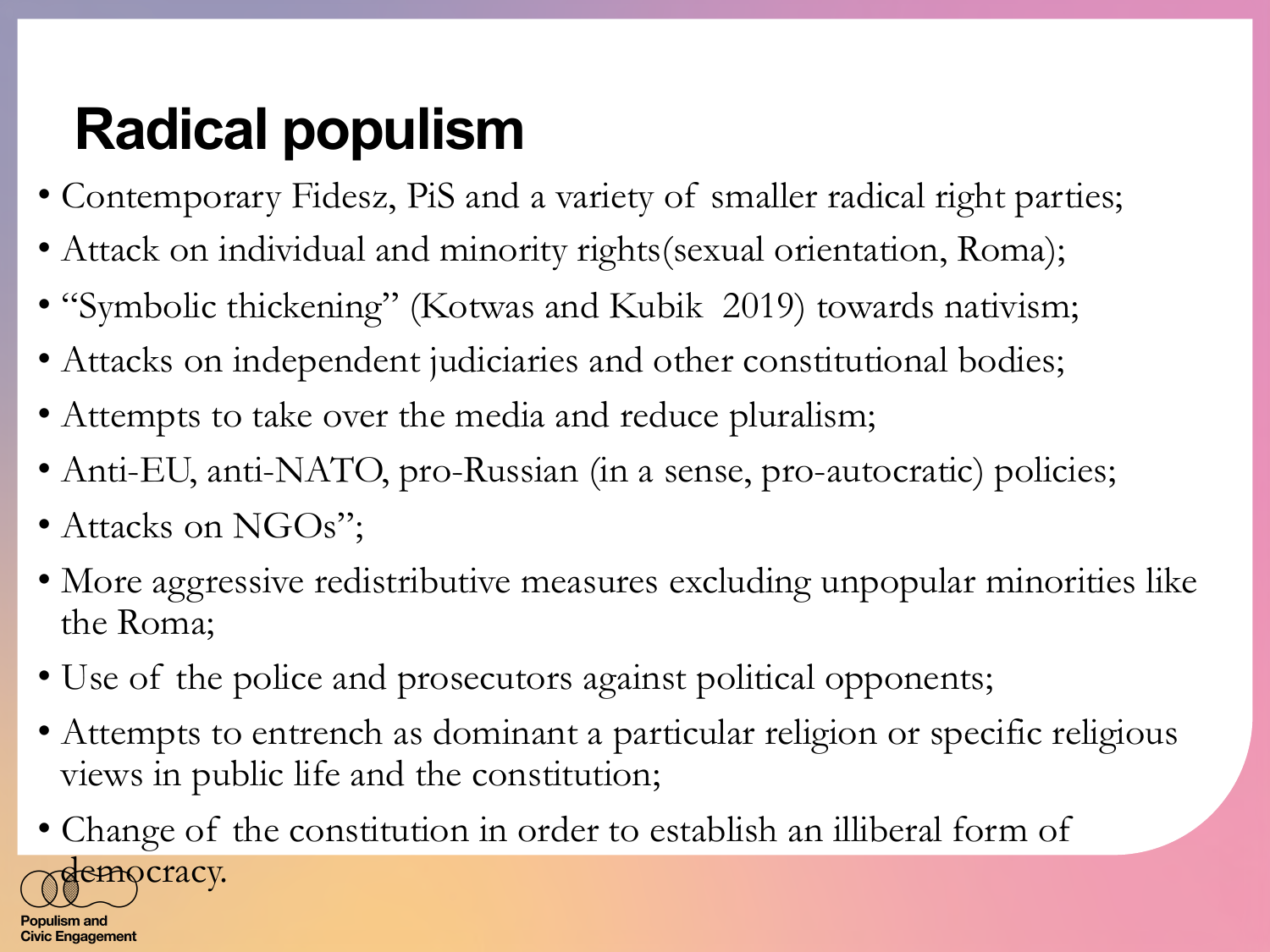# **Radicalisation of centrist populism**

- •Influential populist players are established and rise as "centrist" populists;
- Paradigmatic cases like Fidesz, PiS and GERB suggest that a successful strategy for the institutionalisation of a populist political player and for significant electoral influence, which guarantees it a ruling position, is radicalisation.
	- •Radicalisation could be direct both Fidesz and PiS have themselves become much more radical than their earlier "centrist" versions.

•Radicalisation could take place "by a proxy").

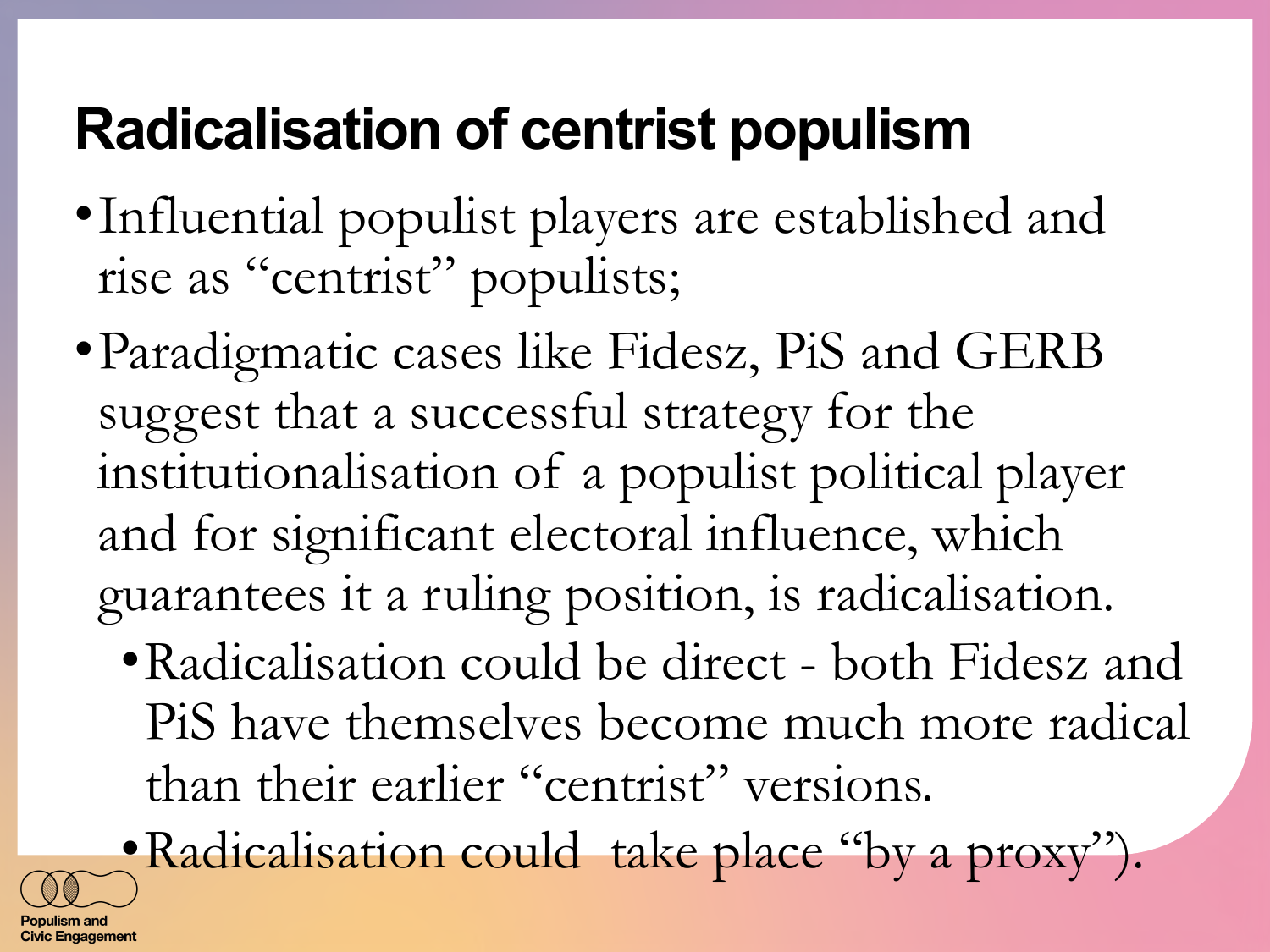### **Drivers of populism and radicalisation Economic factors (data PLUS)\***

|                 | <b>Economic Grievances</b>      |                           |  |  |
|-----------------|---------------------------------|---------------------------|--|--|
|                 | Individual relative deprivation | <b>Growing inequality</b> |  |  |
| <b>Positive</b> | $0.46$ *** AfD                  | $0.22*$ M5S               |  |  |
|                 |                                 | $0.22*$ PiS               |  |  |
|                 |                                 | $0.62***$ Linke           |  |  |
|                 |                                 | $0.97***$ FI(F)           |  |  |
| <b>Negative</b> | $-0.16**$ FPÖ                   | $-0.26*$ Lega             |  |  |
|                 | $-0.21**GERB$                   | $-0.32**RN$               |  |  |
|                 | $-0.26**$ Fidesz                | $-0.38**$ FI (I)          |  |  |
|                 |                                 | $-0.47***$ Fidesz         |  |  |

\* Coefficients from mul1variate logis1c regression 

Reference group - voters of all other parties mentioned in survey, excluding "other parties".



Additional controls included: age, gender, education, residence (urban-rural), Populism and ligiosity, income.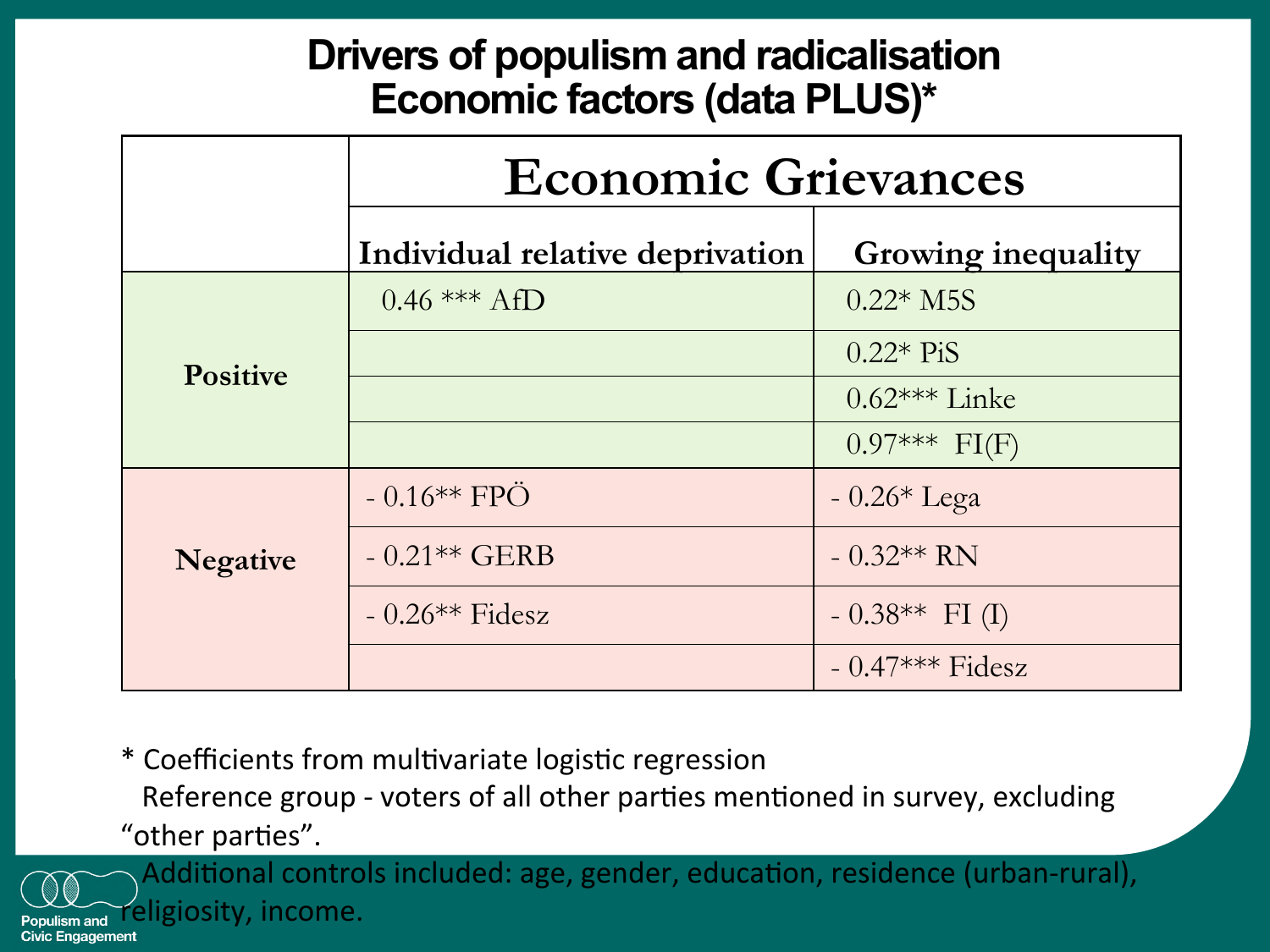### **Drivers of populism and radicalisation: Cultural factors (data PLUS)\***

|                 | Identity                 |                              | Illiberalism                |               |
|-----------------|--------------------------|------------------------------|-----------------------------|---------------|
|                 | Anti-<br>immigration     | <b>Attached to</b><br>nation | <b>Strong</b><br>Government | Anti-LGBT     |
| <b>Positive</b> | $0.50**$ FI (I)          | $0.24*FPÖ$                   | $0.38**AfD$                 | $0.17*$ FPÖ   |
|                 | $0.67***M5S$             | $0.78***V$ <sub>OX</sub>     | $0.40*$ FI (I)              | $0.27**$ Lega |
|                 | $0.79***FPÖ$             |                              | $0.41**$ PiS                | $0.33*$ Vox   |
|                 | $0.79***V$ <sub>OX</sub> |                              | $0.48**V$ Vox               | $0.35**$ RN   |
|                 | $0.96***$ Lega           |                              | 0.66***Lega                 | $0.41***$ AfD |
|                 | $0.98***$ RN             |                              |                             | $0.42***$ PiS |
|                 | $1.15***$ AfD            |                              |                             |               |
| <b>Negative</b> | $-0.59***$ Podemos       | $-0.22*$ Linke               | $-0.39***GERB$              | $-0.24**M5S$  |
|                 |                          |                              | $-0.45**$ FI (F)            |               |

\* Coefficients from multivariate logistic regression

Reference group - voters of all other parties mentioned in survey, excluding "other parties".

Populism a k<sup>i</sup> iOSity, income.

ditional controls included: age, gender, education, residence (urban-rural),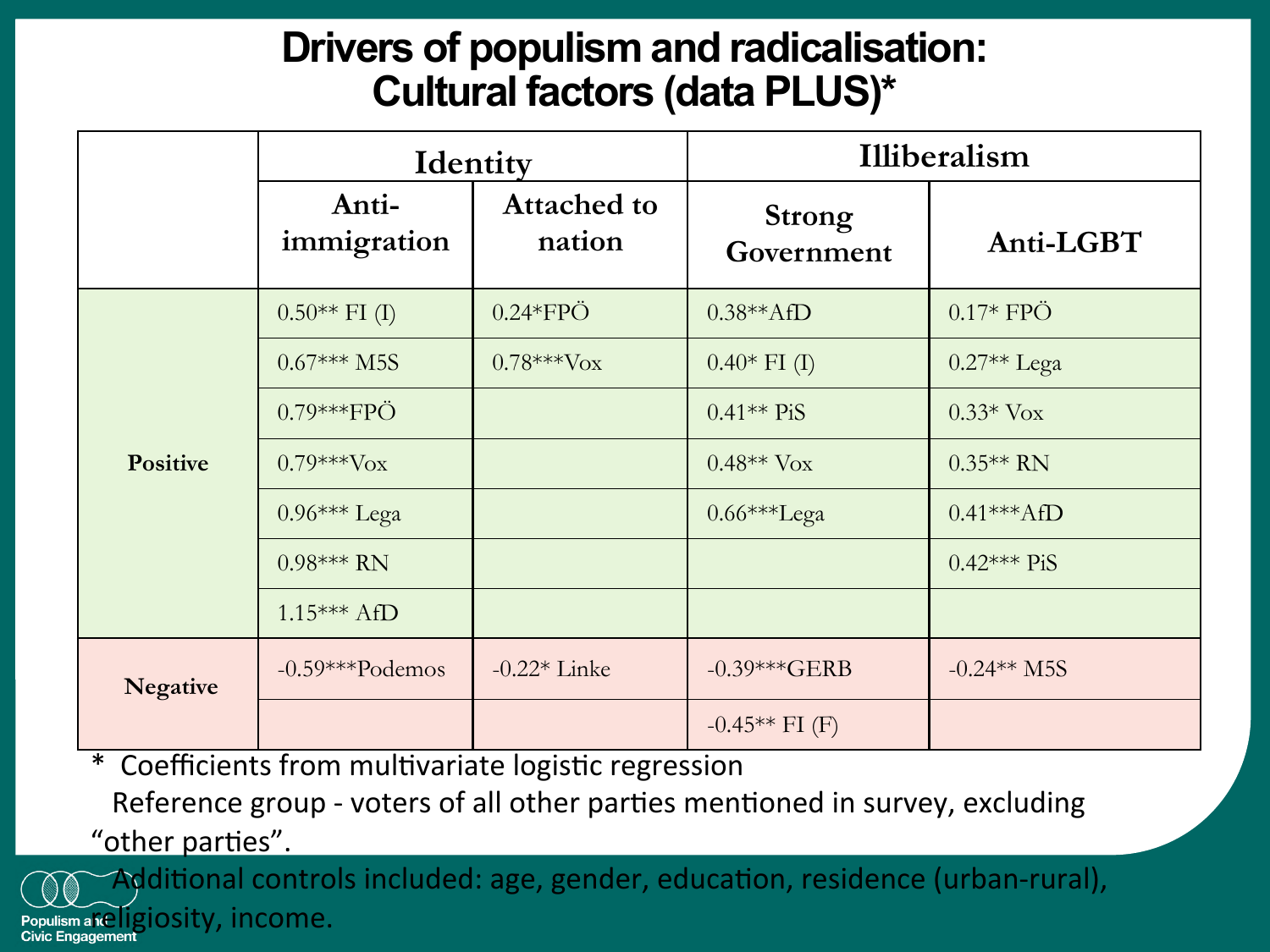## Germany 2020 **Bulgaria 2021**



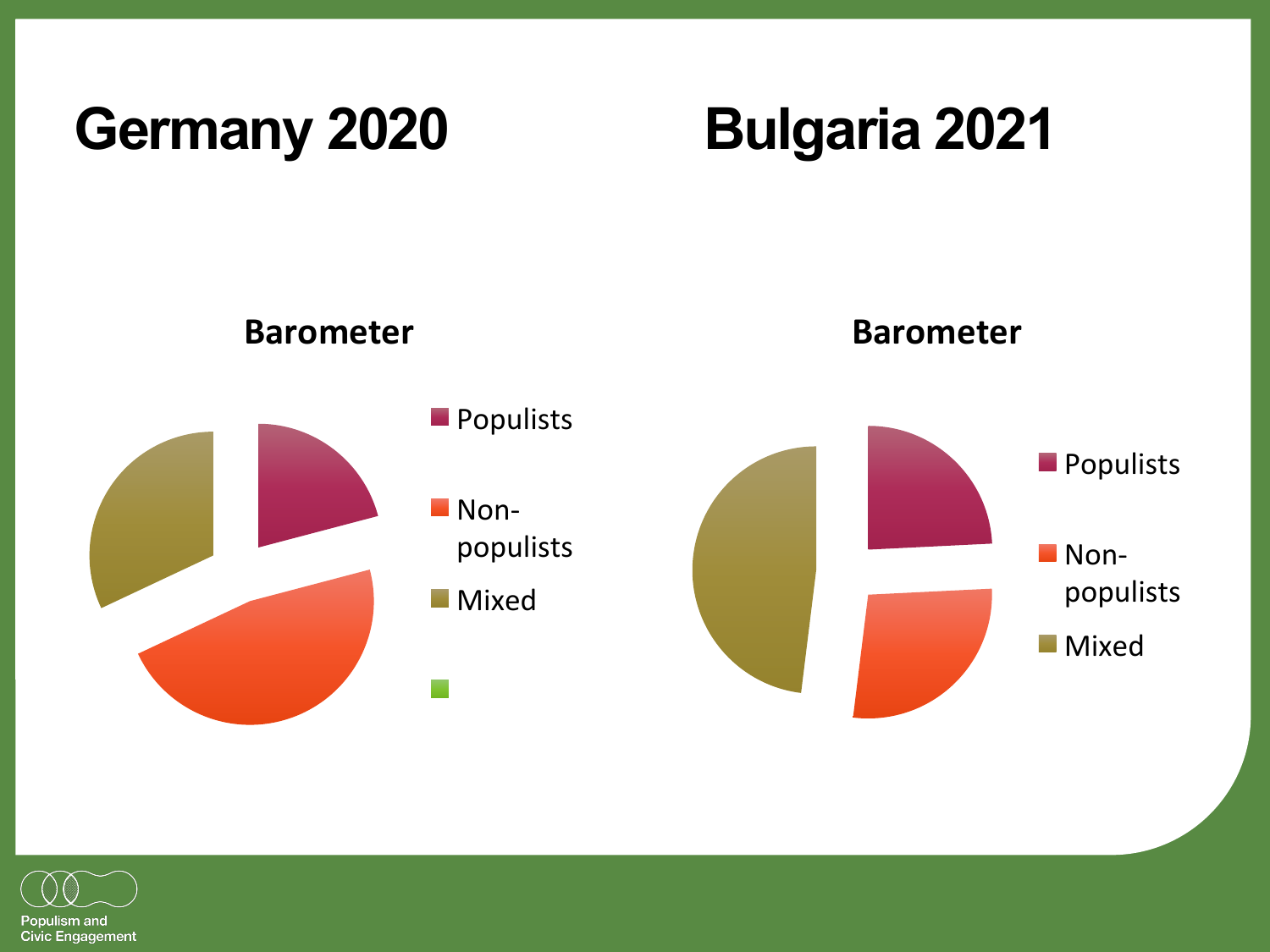## **Democratic Bg There Is Such a People**



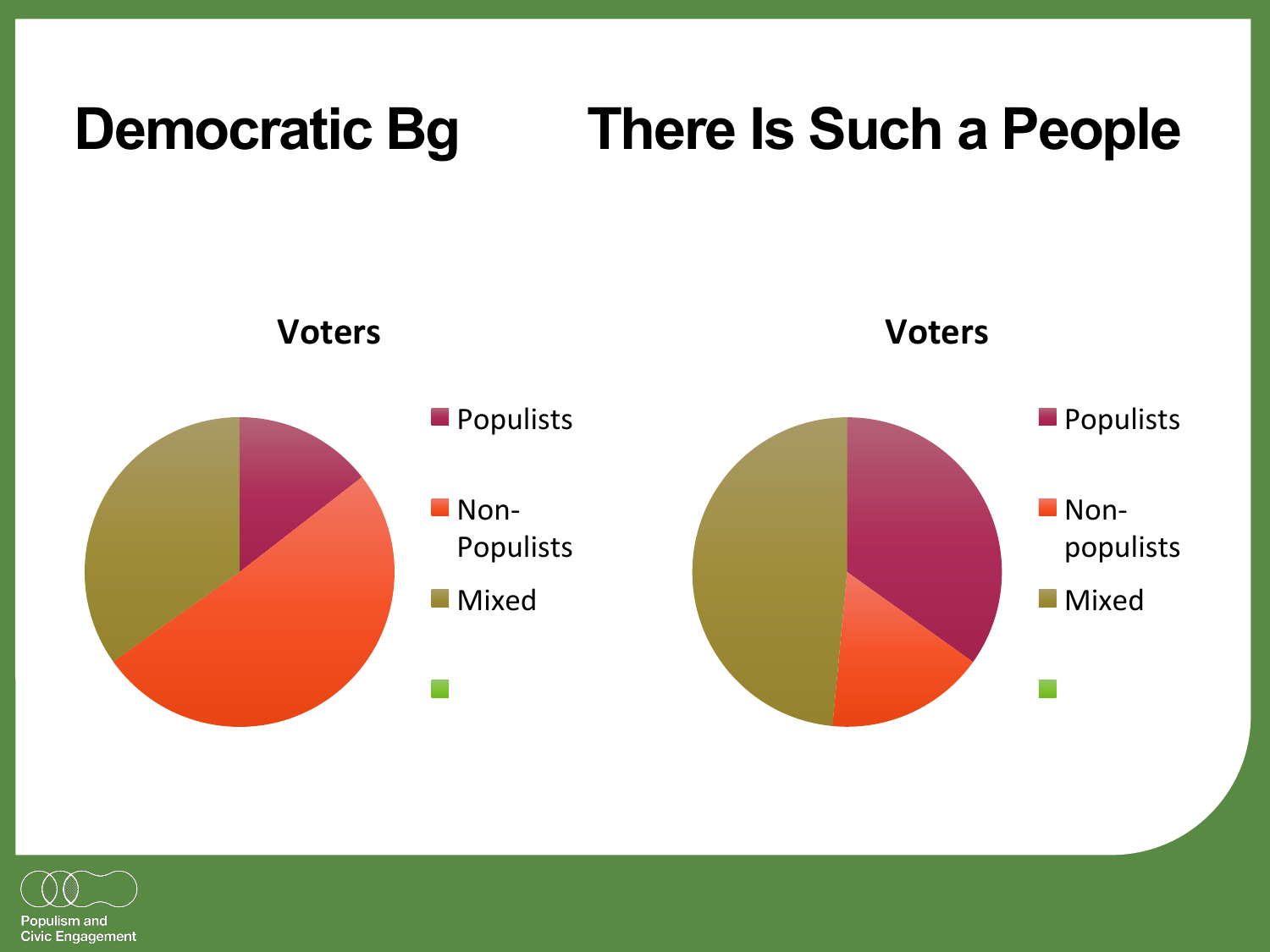## Centrists (TSP) **Radicals (Revival)**